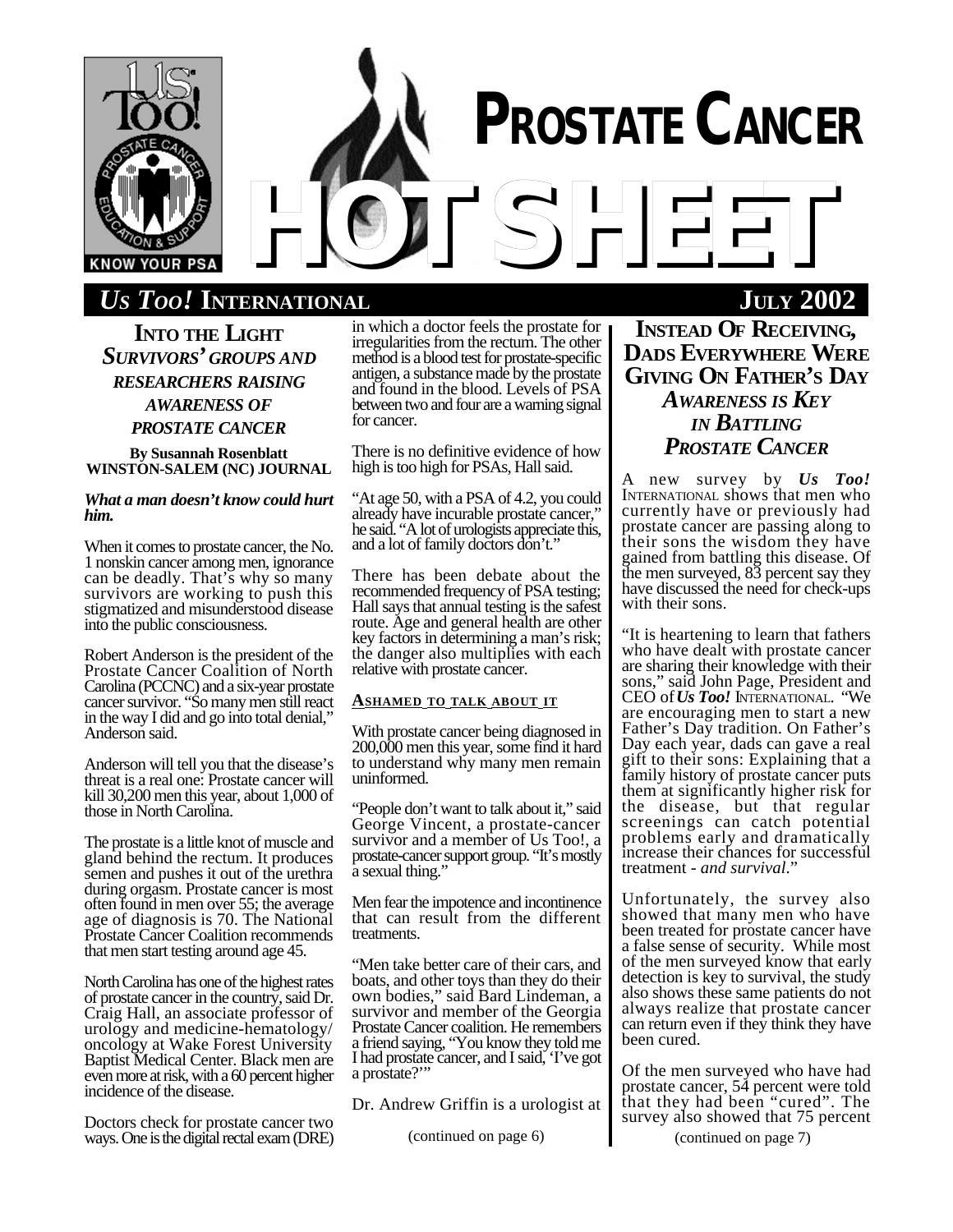# **PROSTATE CANCER PATIENT SUPPORT 1-800-80-***US TOO! US TOO!* **INTERNATIONAL**

# **PROSTATE CANCER NEWS YOU CAN USE**

*Us Too!* publishes a FREE e-mail based news service which provides updates on the latest prostate cancer related news. To subscribe or link to the archives simply visit the *Us Too!* Website: www.ustoo.org

News items contained in *Us Too!* publications are obtained from various news sources and edited for inclusion. Where available, a pointof-contact is provided.

All references to persons, companies, products or services are provided for information only, and are not endorsements. Readers should conduct their own research into any person, company, product or service, and consult with their loved ones and personal physician before deciding upon **any** course of action.



# **PC-SPES MANUFACTURER CLOSES ITS DOORS**

PC-SPES, a prostate cancer herbal therapy comprised of saw palmetto and seven Chinese herbs, is believed to hold<br>antitumor, antiviral, and antitumor, antiviral, and immunoenhancing qualities. The manufacturer of the herbal treatment, BotanicLab, is claiming that the financial burden of lawsuits and a national recall of the product is forcing it to shut down.

\* \* \* \* \* \* \* \* \* \* \* \* \*

#### **NURSES CALL FOR IMPROVEMENT IN PROSTATE CANCER TREATMENT**

The survey of more than 200 nurses with a special interest in urology found that treatment regimes involving side effects such as hot flashes have a negative impact on patients' quality of life. Half of those who responded to the survey said that the side effects of prostate cancer treatment diminishes patient outlook towards the disease prognosis. Although the majority of respondents believed that their patients were satisfied with their treatment, some said that they complained about "painful regimens". Almost all of the nurses said that they and their patients would be interested in new prostate cancer treatment regimes that produce lower levels of side effects. Patient comfort, said the nurses, must have a high priority when treating patients with prostate cancer. "Everyday there are advances being made that help make treatment regimens less painful or more tolerable," said Jean Lewis, president of the Society of Urologic Nurses and Associates. "Pain and side effects may be major issues for some prostate cancer patients, and it is important that healthcare providers and patients work together to determine which treatment regimen offers the most comfort," she added.

#### \* \* \* \* \* \* \* \* \* \* \* \* \* \*

#### **VITAMIN E IDENTIFIED AS POSSIBLE PROSTATE CANCER TREATMENT**

A team from Rochester University in New York say the vitamin interferes with both the prostate-specific antigen (PSA) chemical and the androgen receptor, which play a central role in the development of the disease. In the laboratory, vitamin E exposure led to a 25 to 50 per cent reduction in the number of cancer cells and, under certain conditions, killed about 90 per cent of malignant cells. Currently, many of the drugs used to treat prostate cancer work by inhibiting the production of testosterone or are "anti-androgens" that prevent the hormone from binding

to the androgen receptor, thereby stopping the receptor from contributing to cell growth. The new research suggests a different way of disabling the receptor. Dr Yeh and her team believe that one day, instead of cutting off a man's testosterone supply to stop the androgen receptor supporting prostate cancer cells, doctors will be able to disable the receptor itself. The researchers warn that there are different types of vitamin E and that they vary in their effectiveness when treating prostate cancer. The type found to be effective in the laboratory was vitamin E succinate. The team also caution that until more is known about the mechanism by which the vitamin provides its protective role it will be difficult to develop new treatments that mimic its effect. "This is exciting and quite promising, but until we do further studies in people, we can't really recommend that every man take vitamin E to prevent the disease," said Dr Edward Messing, a co-author of the study. However, some studies in people have already shown that vitamin E may help prevent prostate cancer. In a study of 29,000 men in Finland, those who took vitamin E had about one-third fewer cases of prostate cancer than those who received no vitamin supplementation. Dr Yeh and her team believe that a new treatment for the disease may be found by mixing vitamin E with traditional antiandrogen drugs. In the future, Dr Yeh plans to study the effects of vitamin E in prostate cancer patients and Dr Messing is involved in a large trial that will test whether vitamin E or selenium alone, or in combination, can prevent prostate cancer.

\* \* \* \* \* \* \* \* \* \* \* \* \* \*

#### **MALE CANCER ON INCREASE**

Prostate cancer is set to become the most common cancer in men within the next three years, experts have said. The Institute of Cancer Research said new figures show that cases of the disease have been rising steadily since 1971 and if trends continue it will overtake lung cancer before 2006. Despite this, the disease receives a fraction of the total spent on cancer research in the UK. The institute has called for more funding to help pay for research.

\* \* \* \* \* \* \* \* \* \* \* \* \* \*

**MEN "UNWILLING" TO DISCUSS CANCER** Women are more than twice as likely as men to call its nurses for general advice about cancer. A breakdown of calls made to Cancer Research UK information

(continued on page 5)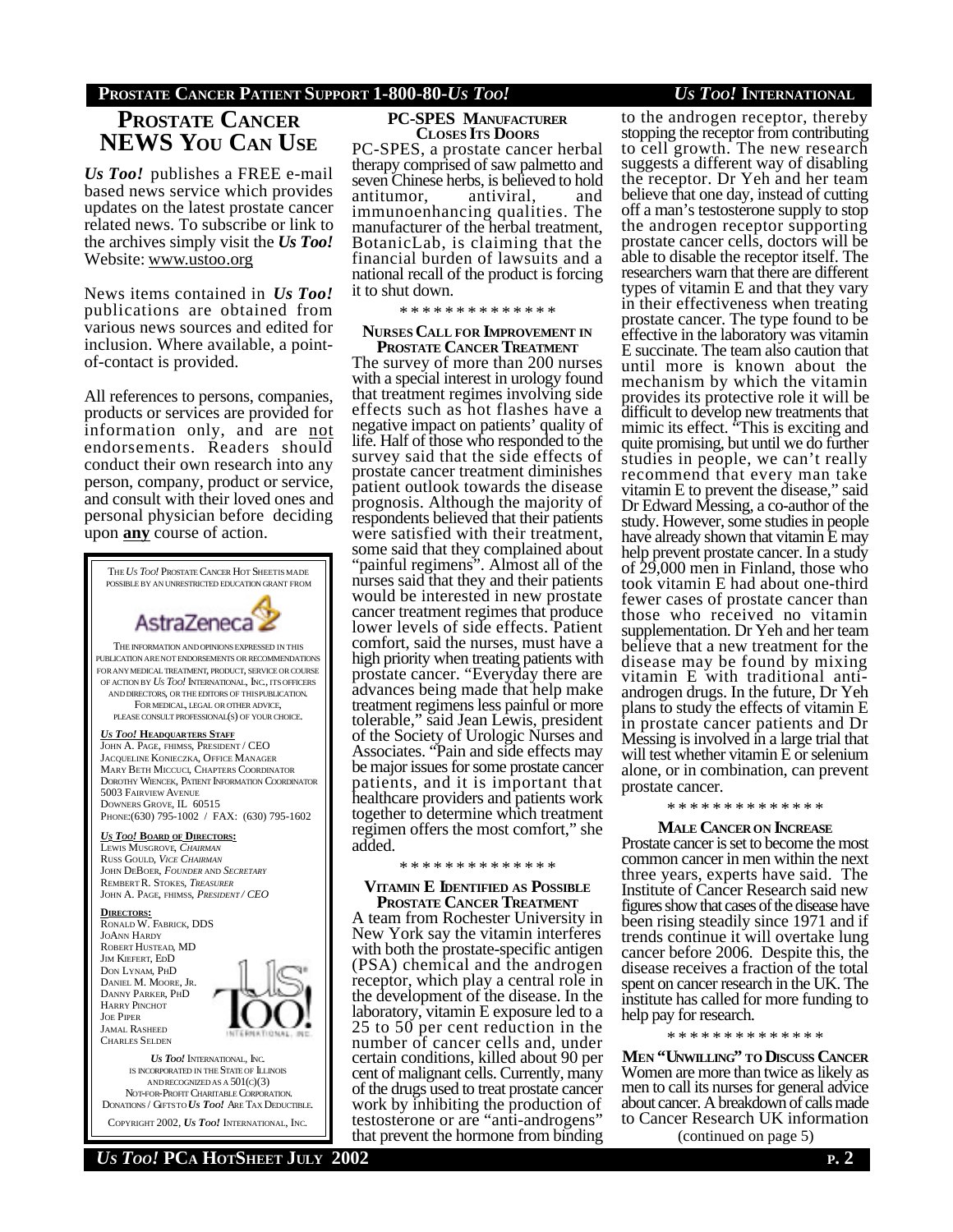# **NEWS FROMASCO**

#### **ATRASENTAN MAY HELP HORMONE-REFRACTORY PROSTATE CANCER PATIENTS**

Phase II data presented suggested that use of atrasentan (ABT-627), a selective endothelin-A receptor antagonist tested may improve survival in men with advanced prostate cancer that has spread beyond the prostate gland. Men who fully adhered to the protocol and received Atrasentan experienced a median survival benefit of approximately three months compared to those who received placebo.. Atrasentan is currently under further investigation in two large, multinational Phase III clinical trials.

#### **STATINS DON'T PROTECT AGAINST BREAST/PROSTATE CANCER**

Scientists at Boston University School of Medicine and other institutions assessed the possible links between statin use and breast and prostate cancer risk as part of the Case-Control Surveillance Study of Drugs and Serious Illnesses. They found no evidence of a protective effect of statin use against development of either malignancy.

# **ENCOURAGING LONG TERM SURVIVAL DATAIN PHASE II TRIAL OF GVAX**

**PROSTATE CANCER VACCINE** Cell Genesys reported encouraging long term survival data from a Phase II multicenter clinical trial of GVAX prostate cancer vaccine which demonstrates a dose-dependent trend toward prolonged survival in patients with hormone refractory prostate cancer metastatic to bone. The results compare favorably to the reported median survival of seven to 11 months for hormone refractory prostate cancer patients with bone metastases who are treated with chemotherapy.

#### **PANZEM SHOWS ANTICANCER ACTIVITY IN ADVANCED PCA PATIENTS**

EntreMed, presented clinical evidence that its drug candidate Panzem demonstrated anticancer activity with disease stabilization and declining prostate-specific antigen (PSA) levels in some hormone refractory prostate cancer patients that participated in a Phase II trial. Clinical investigators also reported that Panzem, taken orally as a capsule, was safe and well tolerated and demonstrated signs of inhibiting blood vessel growth associated with the disease.

**PSA LEVELS, CLINICAL PROGRESSION STABILIZE AFTER VACCINE TREATMENT** Researchers report stabilized PSA levels

and reduced clinical progression in prostate cancer patients following treatment with two cancer vaccines. Therion Biologics' PSA-based Prostvac vaccines, vaccinia and fowlpox, were used in a "prime-boost" protocol in stage D0 prostate cancer patients, who have rising PSA levels but no evidence of metastases. At 24 months post-treatment, 53% of patients treated with varying sequential vaccinations of Prostvac remained stable (PSA progression free) for 6 months or more. Additionally 78% of all patients who received the Therion vaccines remained free of metastatic prostate cancer.

# —————————————— **NEWS FROMAUA**

#### **NEW DATA SHOWS CRYOSURGERY PRODUCES 92 PERCENT DISEASE FREE RATES AS PRIMARY TREATMENT FOR PROSTATE CANCER.**

Endocare Inc announced that seven-year follow-up data from a peer-reviewed, retrospective study demonstrated that cryoablation as a first-line treatment for prostate cancer can be equally or more effective than brachytherapy, without the potentially toxic side affects of radioactive seeds. The study showed disease-free survival rates for low, medium and high risk patients were 92 percent, 89 percent and 89 percent respectively, as measured using the ASTRO definition. In an additional study three-year prospective data measuring patients' quality of life before targeted cryoablation as well as at regular intervals after the procedure showed for the first time that sexual function often returns after cryoablation. The data demonstrated that 47 percent of men who were sexually active before the procedure ultimately resumed having intercourse within the three year period a trend comparable to the reported 50 percent of men that undergo brachytherapy whose sexual function returns over time.

## **BICALUTAMIDE REDUCES RISK OF PROSTATE CANCER PROGRESSION REGARDLESS OF DISEASE STAGE, LYMPH**

**NODE STATUS, STUDY SHOWS** Prostate cancer drug bicalutamide (Casodex) may significantly reduce the risk of disease progression regardless of disease stage or lymph node status, according to new findings. Results from an overall analysis showed bicalutamide therapy was associated with a 42% reduction in the risk of disease progression compared with placebo. In a new study, researchers found that compared with

# *US TOO!* **INTERNATIONAL VISIT US ON THE INTERNET AT WWW.USTOO.ORG**

standard care alone, 150 mg of bicalutamide lowered the risk of disease progression by 71% in patients whose cancer had spread to the lymph nodes. Among patients whose cancer had not spread to the lymphInodes, or whose lymph node status was unknown, bicalutamide lowered the risk of disease progression by 41% and 40%, respectively. Data also revealed that bicalutamide significantly reduced the risk of PSA level progression regardless of disease stage or grade.

# **MEASURING CPSA MORE ACCURATELY DETECTS PROSTATE**

**CANCER THAN TRADITIONAL PSA** Data supports the use of the complexed PSA (cPSA) test for detecting prostate cancer. Measuring cPSA - PSA bound to other proteins - was shown to be more accurate for detecting prostate cancer than the widely used total PSA (tPSA) test. The specificity of the cPSA test was 67 percent greater (19.6 percent vs 11.7 percent) than that of the tPSA test. A separate study demonstrated that for cutoff values of 2.5 ng/mL for tPSA and 2.2 ng/mL for cPSA among men with a tPSA ranging from 2.0Ato 4.0 ng/mL, the specificity of the cPSA test was again more specific than that of the tPSA  $(34.6)$ percent vs 20.6 percent).

#### **PSA LESS RELIABLE IN HISPANIC THAN IN WHITE POPULATIONS**

Researchers at Columbia University have called for the introduction of a different "cut-off" point when interpreting PSAD data taken from Hispanics. Doctors involved in the study explained that, among Caucasian men, there is a cut-off point above which readings of PSAD levels have a 40 per cent likelihood of being associated with malignant forms of the disease. However, the study has suggested that the cut-off point is less reliable when testing Hispanic individuals.

#### **NEW DRUG DELIVERY WORKS AGAINST PROSTATE CANCER**

A new way to deliver a tried-and-true treatment shows promising results against prostate cancer. The drug, injected under the skin and released over a month's time, helps reduce testosterone levels, limiting growth of the tumor and minimizing side effects, researchers said. The drug Eligard is injected under the skin, where it becomes a biodegradable implant that gradually releases the medication over 30 days.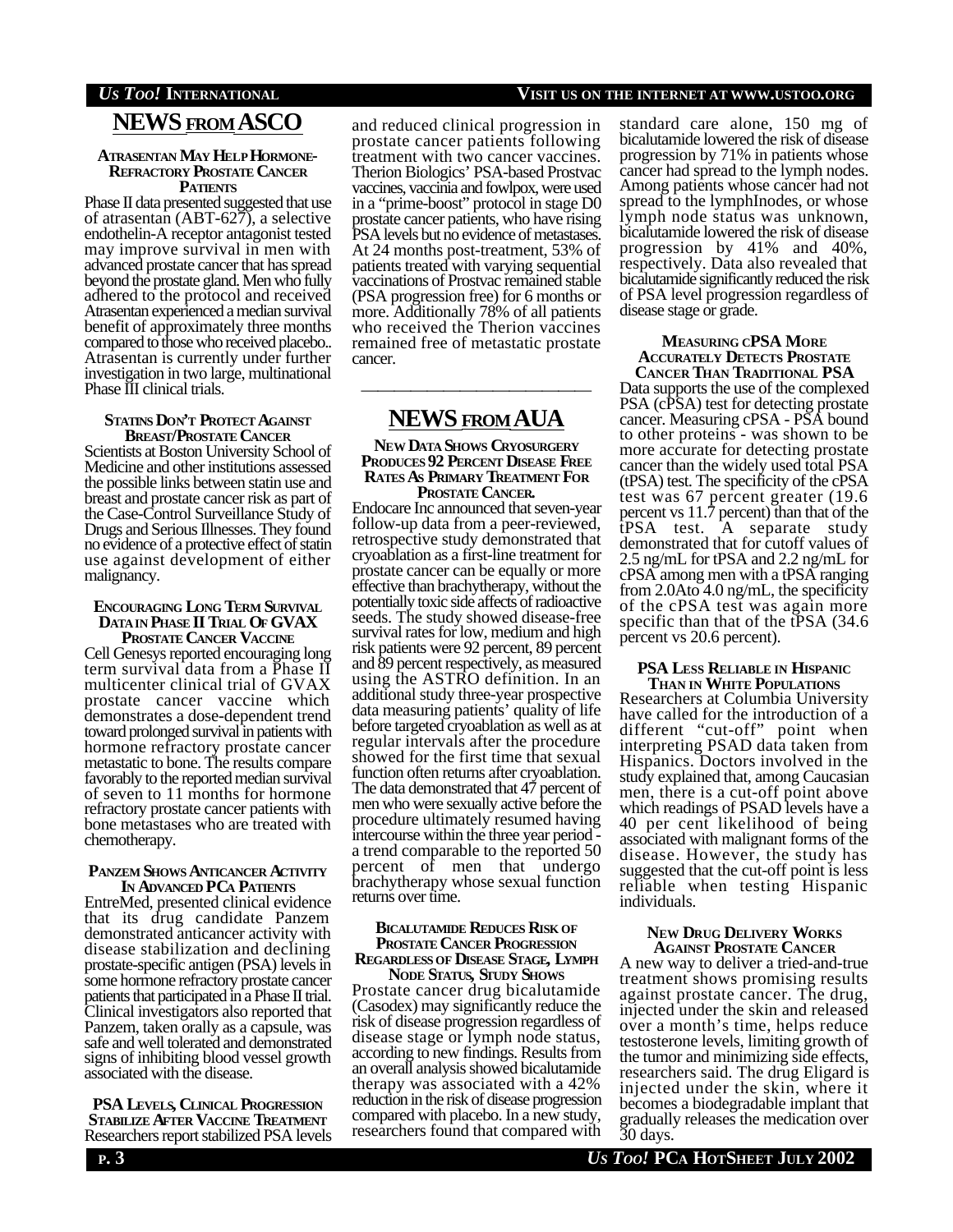# **"WHEN CANCER SPREADS TO BONE"**

### **Healthology.com Gabriel N. Hortobagyi, Md, FACP**

Though there are many different types of cancer cells, which can originate in any area of the body, they all have one very important characteristic in common. Unlike normal cells, cancer cells do not know when to die. And as they grow in numbers, they spread to other tissues and organs. One area of the body that is particularly receptive to spreading cancer cells is the bone.

Bone is a rich repository of substances that enhance the growth of tumor cells. When cancer reaches the bone, a vicious cycle begins. The tumor cell produces substances that enhance the destruction of normal bone. In turn, the destruction of normal bone ends up in the release of substances that encourage the growth of cancer cells.

Below, three experts in the area of skeletal complications of cancer offer an introduction to this insidious and deadly cycle.

#### *Dr. Hortobagyi, what exactly are skeletal complications in cancer?*

GABRIEL N. HORTOBAGYI, MD: Skeletal complications are complications that develop when cancers of different origin spread to bone. The weakening bone can produce a number of symptoms and problems related to the condition of the patient.

#### *Can you explain the difference between primary bone cancer and metastatic bone cancer? Which is more common?*

PAUL MATTHEW, MD: Primary bone cancer refers to a tumor that originated in the bone whereas the metastatic bone cancer refers to cancer that originated in another organ, and spread or metastasized to bone. Metastatic cancer, or "secondary bone cancer", is much more common, originating from common cancers such as lung cancer, breast and prostate cancer.

*What are your first considerations when someone has cancer that has*

## *spread to the bone?*

NORA JANJAN, MD: Well they cause significant problems. Patients can have a lot of pain due to complications from bony metastases. In those cases, we have three very important things to consider. First of all, we need to relieve the patient's suffering and we do that with pain medication. It's very important that the patient doesn't waste energy on pain when they could use that energy to fight the cancer.

The second thing we do is address the problem itself. We determine whether or not surgery is needed to stabilize the bone, or radiation therapy, a localized treatment to make that bone stronger in that location. And third, we have to realize that when cancer moves to the bone, it means we're seeing a spread of the cancer. So systemic therapies have to be used to treat the cancer as it goes throughout the whole system.

### *How are metastatic bone cancers classified?*

NORA JANJAN, MD: They can be what we call "lytic", which means that they eat away at the bone. They cause a hole in the bone and weaken it. Or they can be "blastic", and that means that they make the bone very dense. When you look on an X-ray they look very thick. In either case, the bone metastases can cause similar symptoms. And oftentimes we see a mixed reaction, where you have a little bit of both of the types of cancer involving the bone that we've talked about — the lytic and the blastic together.

#### *Dr. Hortobagyi, what symptoms and signs do your patients experience when they have the skeletal complications of cancer?*

GABRIEL N. HORTOBAGYI, MD: When cancer cells develop in bone or spread to bone, they weaken its normal structure and can produce a variety of symptoms. Number one is pain. They can produce fractures. They can produce symptoms related to abnormalities in calcium concentration in the blood stream. They can produce compression of nerves in the spinal cord. All of these are referred to as skeletal complications. Some are more serious than others, but all contribute

to disability and compromised wellbeing for these patients.

### *Can you expand on the impaired mobility?*

GABRIEL N. HORTOBAGYI, MD: Impaired mobility occurs for a variety of reasons. Pain itself can cause impaired mobility. If you know that every time you make a certain movement, it causes pain, you will stop making that movement. If you develop a fracture — and common fractures occur in hips, spine, vertebrae and ribs — all these areas can cause impaired mobility. These are very important complications that reduce the quality of life of patients.

PAUL MATTHEW, MD: Another important complication is the strategic advantage that some cancers enjoy as a result of spread to bone. Clearly there must be a unique relationship that these cancers, such as prostate cancer, have with what we refer to as the "microenvironment", the bone. So there is something about the bone microenvironment that allows the cancer cells to flourish and proliferate. Research has shown that targeting the bone specifically might alter the natural history of the disease. Not just improve quality of life, but perhaps quantity.

## *Dr. Janjan, how are primary and metastatic bone cancers diagnosed?*

NORA JANJAN, MD: Patients with primary bone cancer come in with symptoms of pain and a biopsy will be performed to determine a diagnosis. Oftentimes we can diagnose spread of prostate or breast cancer to the bones through X-rays, and in that case we don't necessarily have to biopsy that again. It's very important for patients to understand the potential areas of spread for the cancer and to alert their physicians when they know there is something new because early diagnosis is always our best way of handling things.

### *What about bone scans, MRIs or simple blood tests?*

NORA JANJAN, MD: Simple blood tests sometimes will alert us that the cancer has either recurred or has spread because there are blood tests that will become elevated if the cancer continues

*US TOO!* **PCA HOTSHEET JULY 2002 P. 4**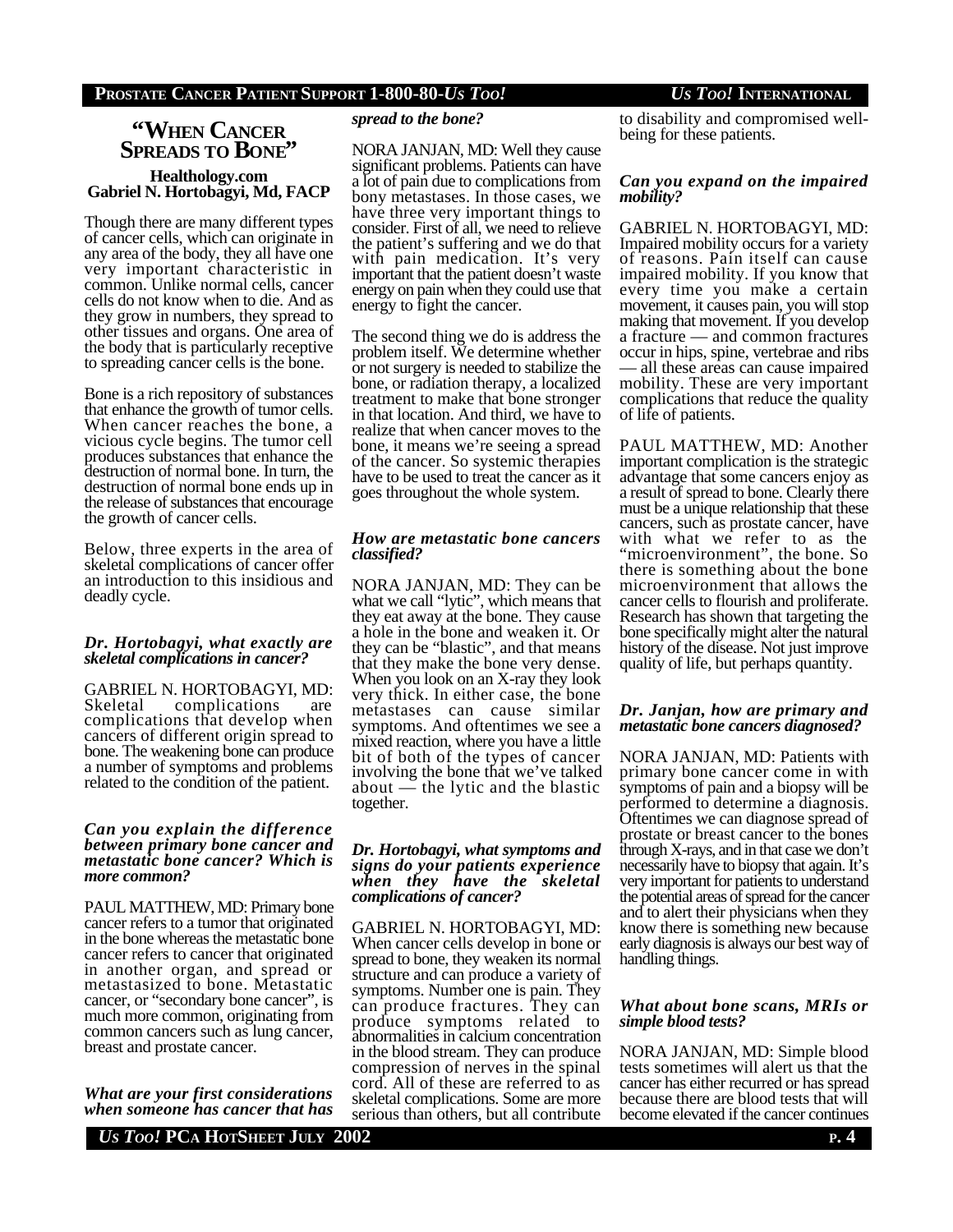to grow. But that doesn't alert us to bone specifically.

So if a patient has a symptom in a specific site, we might do an X-ray of that site to evaluate it. Bone scans, or MRIs, are very sensitive. The diagnostic tool depends on the site that's involved.

### *Dr. Matthew, what are the goals when treating patients with skeletal complications of cancer?*

PAUL MATTHEW, MD: Relief of symptoms and preserving function are two of the most obvious, immediate needs. Cancer is, by virtue of its behavior, uniquely dependent on the bone microenvironment for its growth and proliferation. But I think that there are opportunities for altering the natural history of the cancer as well, for example with bisphosphonates and other drugs in development.

### *Dr. Hortobagyi, can you explain why bisphosphonates are helpful in the treatment of skeletal complications of cancer?*

GABRIEL N. HORTOBAGYI, MD: What bisphosphonates do very effectively is to interfere with the excessive activity of the type of bone cells that destroy normal bone. And by doing that, they restore, to some extent, the balance or the equilibrium between the two types of bone cells. There are some types of bisphosphonates that may have some direct effect over cancer cells themselves, although that is still under investigation.

# *Any final thoughts?*

NORA JANJAN, MD: I think patients should realize that cancer is now often being considered a chronic disease. There are many patients who have cancer for a long time and they're able to function and continue their life. It's our hope with these new treatments for metastatic disease involving bone that we can relieve symptoms like pain, prevent them from having other symptoms caused by the cancer, and help them maintain and continue their life as well as possible.

SOURCE: Healthology / healthology.com

# *US TOO!* **INTERNATIONAL VISIT US ON THE INTERNET AT WWW.USTOO.ORG**

**NEWS YOU CAN USE** (continued from Page 2)

nurses between 1999 and 2001 shows that men made an average of 2,531 calls each year, while 5,617 were made by women. Women were also responsible for 45 per cent of calls about prostate cancer and 40 per cent of calls about testicular cancer. Cancer Research UK's psychological oncology group, which is based at the University of Sussex, says the findings highlight a common communication problem between the sexes. Group director Professor Lesley Fallowfield said, "Feelings can be quite hard for men to discuss, particularly if it's about things like male cancers which are threatening to their masculinity and manhood. "There's also a cultural expectation that big boys don't cry' and many men do not actually ask about things that trouble them - even if it's anonymously and over a phone line. So we have to find new ways of reaching them because sharing concerns can be a real help," she added.

#### \* \* \* \* \* \* \* \* \* \* \* \* \* \*

#### **MRI-BASED PSAD AND PSAT MAY EFFECTIVELY SEPARATE BPH FROM PROSTATE CANCERAND REDUCE NEEDLESS PROSTATE BIOPSY**

Using MRI-based PSA density of the prostate (PSAD) and the prostatic transitional zone (PSAT) may improve the differentiation of benign prostatic hypertrophy (BPH) and prostate cancer, data reveal. Researchers determined the total prostate and prostate transitional zone volumes with axial, T-2 weighted fast spin echo magnetic resonance imaging of the prostate. (Mueller-Lisse U, et al. J Comput Assist Tomogr 2002;26:432-37.)

\* \* \* \* \* \* \* \* \* \* \* \* \* \*

**MEASURING PSA VELOCITY MAY AID PROSTATE CANCER RISK ASSESSMENT** A link between prostate-specific antigen velocity (PSAV) and subsequent risk of prostate cancer development may assist risk evaluation of men with lower prostate-specific antigen (PSA) levels, new findings reveal. When the PSAV was 0.1 ng/mL per year or greater compared with a PSAV of less than 0.1 ng/mL per year, the relative risk of prostate cancer was increased more than six-fold. At 10 years, when the PSAV was less than 0.1 ng/mL per year, the probability of not developing prostate cancer was 97.1 percent. If the PSAV was greater than 0.1 ng/mL per year, the probability of not developing prostate cancer was 35.2 percent at 10 years. At fewer than five years after the baseline PSAV determination, survival curves began to differ. "The measure of PSAV at PSA levels between 2.0 and 4.0 ng/mL may be useful in the identification of men at higher risk of prostate cancer who would benefit from additional evaluation," the authors concluded. Their study appears in the June edition of Urology.

\* \* \* \* \* \* \* \* \* \* \* \* \* \*

# **ASTRO STUDY FINDS RACE IS NOTA FACTOR IN WHETHER PATIENTSWITH PROSTATE CANCER WILL BE CURED**

**USING RADIOACTIVE IMPLANTS** Race is not an independent predictor of whether a patient with clinically localized prostate cancer will be cured using permanent radioactive implants, according to a new study published in the June 2002 issue of the International Journal of Radiation Oncology, Biology and Physics, the official journal of the Washington-based American Society for Therapeutic Radiology and Oncology. No difference in biochemical freedom from recurrence could be ascertained between the white American and African American cohorts at five years.

\* \* \* \* \* \* \* \* \* \* \* \* \* \*

## **5-YEAR FORECAST: ONCOLOGY BEDS, PATIENT MIX TO GROW**

Oncology diagnoses will increase as much as 9% between 2001-2006, forcing hospitals to closely reevaluate and reallocate the proper mix of beds, care and service they provide their communities, according to analyses of public and proprietary healthcare utilization and claims data. In an analysis of new Health Profiles Cancer data in Solucient's eSachs, a healthcare business planning tool, U.S. hospitals can expect national 5-year growth rates exceeding 9% in prostate cancer diagnoses.

\* \* \* \* \* \* \* \* \* \* \* \* \* \*

## **CLA MAY HELPTO INHIBIT PROLIFERATIONOF PROSTATE CANCER** In a study published in Cancer Letters researchers at Harvard Medical School have identified molecular components in the dietary supplement conjugated linoleic acid (CLA) as potentially influential in the reduction of colorectal and prostate cancer cells. A naturally occurring fatty acid

found primarily in milk, beef and dairy products, CLA is part of the omega-6 fatty acid family. Its mechanism of action, however, mimics that of omega-3 fatty acids such as fish oil, which have been proven to have significant health benefits. Mounting scientific evidence suggests that some omega-6 dietary fatty acids, such as CLA, can inhibit tumor growth and proliferation of human cancer cells.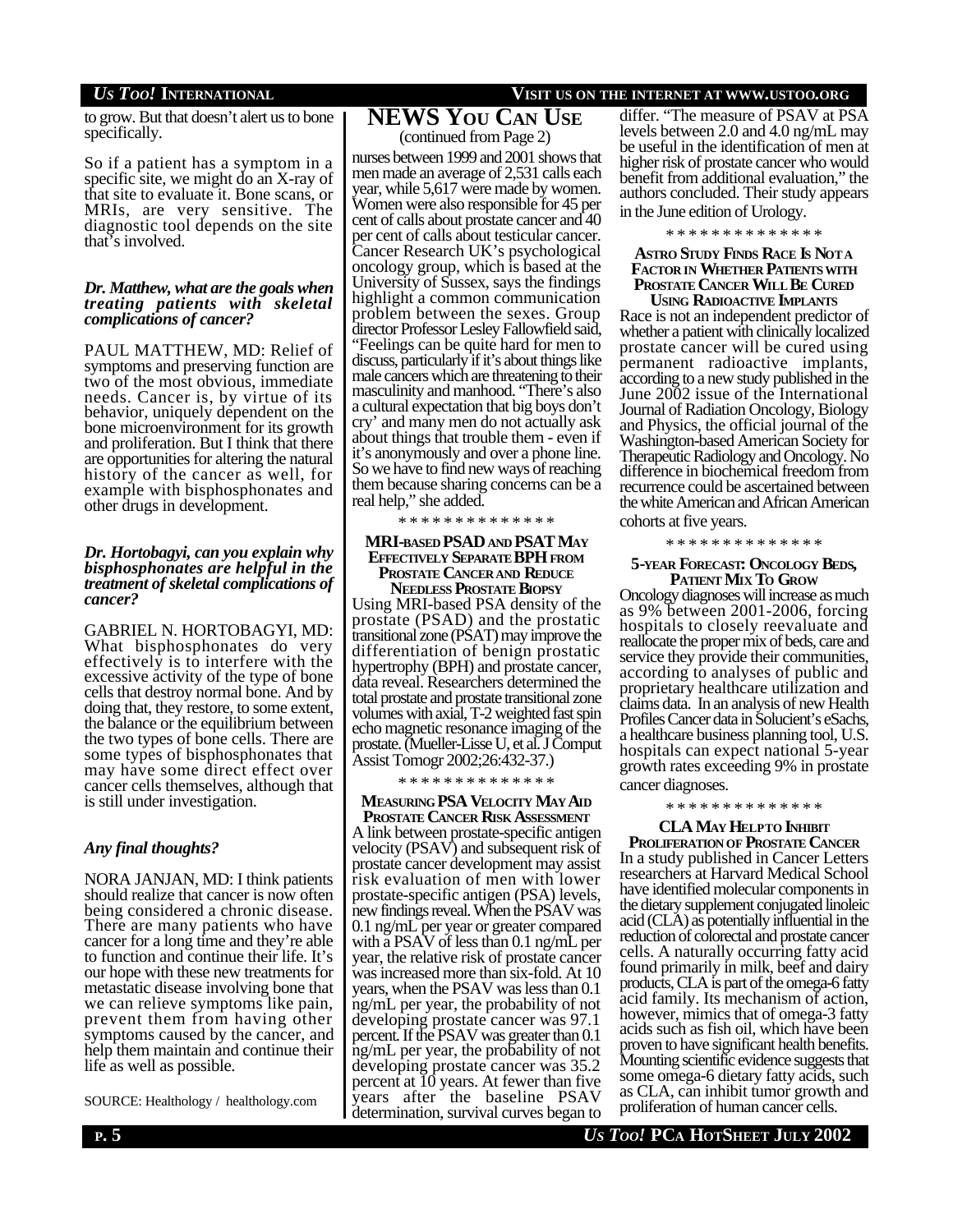## **PROSTATE CANCER PATIENT SUPPORT 1-800-80-***US TOO! US TOO!* **INTERNATIONAL**

# **INTO THE LIGHT**

(continued from P. 1)

Lyndhurst Urological Associates. He credits high-profile cases, such as former senator Bob Dole's struggles with prostate cancer, with opening the door for men to discuss it.

Vincent was diagnosed with the disease six years ago. He underwent a radical prostatectomy in which the prostate is entirely removed. "I knew right away I wanted surgery," he said. "With radiation, if they go in there and supposedly kill the cancer, it can come back, like a forest fire.

"If they take it out, I may get another type of cancer, but I won't get prostate cancer." He and his wife discussed the impact of the surgery on their relationship. "We were 65 and 63 at the time," he said. "Sex was the least of our worries."

Men undergoing surgery are at risk for permanent impotence or incontinence even though doctors can at times attempt to spare the nerves that control erection. The way Vincent sees it, "If you're dead, you can't have sex.'

Radiation therapy can kill cancer cells, externally or internally, by implanting radioactive seeds in the tumor. Hormone therapy helps prevent the cancer's growth in other areas of the body by lowering testosterone levels.

Some men are able to combat the disease with watchful waiting simply monitoring the cancer's growth. Dr. Hall said that for localized prostate cancer, there is "no unequivocal scientific proof that one treatment is more effective than another. The patient's preference is most important."

### **TAKING A STAND**

According to the PCCNC, 75 percent of prostate cancer deaths are preventable. Anderson is committed to doing something about it.

Six years ago, Anderson was still in his job at IBM when prostate cancer changed his life.

"I was laying awake one night, thinking 'What's really important to me now?'" he said. "As I continued to battle this disease, I needed to understand as much

about it as I could for its own sake. But really, I could help a lot of people, counsel men newly diagnosed, do a lot that needed to be done."

Anderson was eager to do more for men like him. He quit his job to head the PCCNC last March.

"I realized I needed to reprioritize things," he said. "We need to do more, raise more money in research. People need to pay more attention to it. We need to attract more young, aggressive scientists to this."

Hall says that strides have been made.

"In this field of research, I feel like we lag behind breast cancer by about 10 years," he said. "But we're catching up."

PCCNC's current effort is the "50 in 5" campaign to halve the number of prostate-cancer deaths in North Carolina over the next five years They plan to accomplish this by raising awareness of the disease, establishing early detection resources and providing top-notch care.

## **THE CUTTING EDGE**

Scientists are learning more about the disease through a variety of nationwide clinical trials involving tens of thousands of participants. The National Cancer Institute's largest-ever prostatecancer prevention trial, SELECT, will help determine whether Selenium and Vitamin E help prevent the disease. These two antioxidants counteract cancer-causing toxins, or "free radicals."

Diet may also play an important preventative role. Recent studies have shown that fruits and vegetables are an excellent source of antioxidants, and digestion of saturated fats produces free radicals. Tomatoes are especially effective, containing high levels of the potent antioxidant lycopene.

"We know there's such a difference in (prostate cancer levels among) the Asian population," Griffin said. "A low-fat diet can have a tremendous impact."

The three-year-old Prostate Cancer Center of Excellence Research at WFUBMC is currently investigating 12 different active clinical trials.

## **IN THIS TOGETHER**

"The day a man is diagnosed with prostate cancer is the loneliest day of his life," Anderson said.

That's why Griffin helped found the Forsyth County chapter of Us Too! nearly 10 years ago. "Being part of this group is itself a coping mechanism," Griffin said. "Groups handle psychosocial issues much better than patients who are alone."

Us Too! is a national support group for men and their wives or partners. It features speakers covering various aspects of the disease, from watchful waiting to improving post-cancer sex life.

The monthly meetings attract about 70 people from the region who often break into small groups to share health concerns.

Survivor Bill Shelton has been on board since the group's inception.

"As you discuss the disease with other people, you know they're in the same circumstances, you know if what you're going through is normal," he said. "You gain inner strength from people. "Strength in numbers."

This kind of open communication man to man, but also between men, their wives and their families — can ease coping with the disease's effects.

"I was the worst example," Anderson said of his reaction to his diagnosis. "When I was diagnosed, I got all the books I could find, locked myself in a room and didn't talk to anybody. That was my approach to the disease. I don't think that's the right thing for anybody to do."

Every year, Us Too! and area hospitals host a free prostate-cancer screening for men in September around the time of Prostate Cancer Awareness Week.

Griffin emphasized the importance of getting checked. "The benefits of early detection are tremendous," he said. "It offers us so many options for treatment as opposed to diagnosis in the later stages."

*US TOO!* **PCA HOTSHEET JULY 2002 P. 6**

This article appeared in the June 17th issue of the WINSTON-SALEM JOURNAL • Susannah Rosenblatt can be reached at 727-7284 or at srosenblatt@wsjournal.com.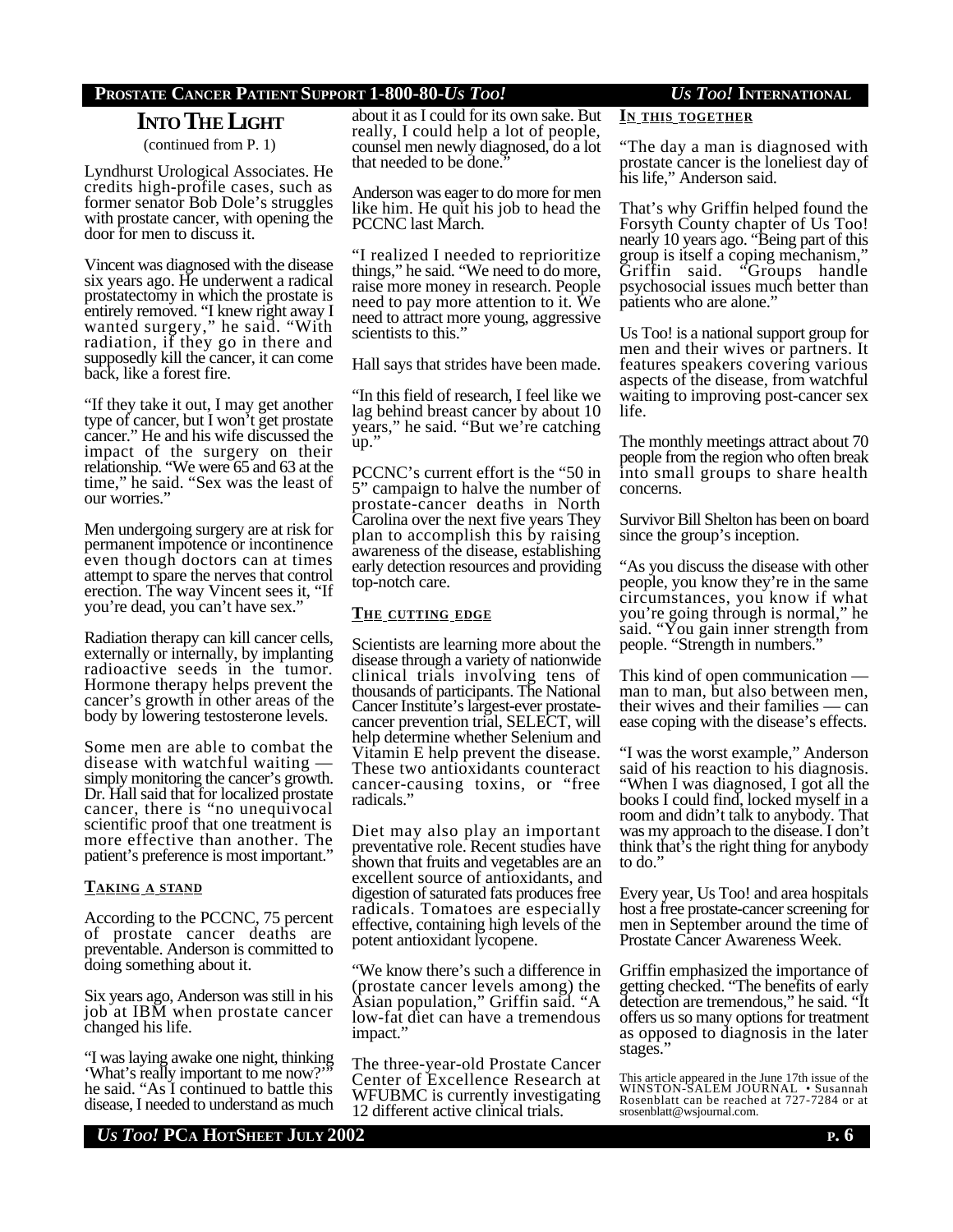# **NEW***US TOO!* **SURVEY**

(continued from P. 1)

of men who had undergone radical prostatectomy think it is unlikely that cancer could return, and for men that have undergone radiation treatment, 64 percent also think it is unlikely that cancer could return. Overall, more than one-fourth of those surveyed (26 percent) were "surprised to hear" that prostate cancer can return after successful treatment.

These findings highlight a distinct misperception about the possible return of prostate cancer, as the 10-year clinical recurrence rates following radical prostatectomy and radiation therapy have been reported to be as high as 31 percent and 44 percent, respectively.

"There seems to be a false sense of security among many men who have been 'successfully treated' for prostate cancer. Many men are devastated when they find they have a recurrence. They can't understand how they can have prostate cancer again - even without a prostate gland! Better communication between doctors and patients about the risk of recurrence – and the need for continued vigilance – can help men understand that they may be at higher risk than they think for prostate cancer recurrence. But as with initial diagnosis, if the problem is caught early, chances for a successful treatment of the recurrence increase," said Page.

Men can help their sons increase their odds of survival. By simply talking with their sons about the disease - if no time other than on Father's Day each year - they can help their sons take responsibility for their health. Regular screenings are particularly important because men with prostate cancer primary and recurrence - often have no symptoms. It is recommended that men aged 40 and older should talk with their health care professional about having a prostate screening every year. Men who are at high risk for prostate cancer (black men or men who have a history of prostate cancer in close family members) should consider beginning these tests earlier.

Fathers passing along their wisdom about prostate cancer to their sons. Now that is a tradition we can all live better with passing on!

# *US TOO!* **INTERNATIONAL VISIT US ON THE INTERNET AT WWW.USTOO.ORG**

information (65%). \*

**KEY FINDINGS**

**Men with Prostate Cancer Know In Theory That the Cancer Can Return, but Generally Do Not Expect It for Themselves.** ÿ A majority of respondents (71%) know that even after successful treatment, prostate cancer can

 $\triangleright$  Virtually every respondent (96%) is aware patients have to be tested and monitored yearly

 $\triangleright$  Despite this, respondents being treated for prostate cancer or who have been in the past are more apt to think they have been/ will be cured for good (46%) than that it may return (38%). In addition, among men who are not being treated currently, a slight majority was informed that after treatment they were

 $\triangleright$  Most respondents (72%) claim that prior to the survey they were aware that prostate cancer can return even if the prostate is

 $\triangleright$  However, when asked the likelihood of cancer returning after either surgery or radiation treatment, most say it is unlikely the cancer will come back (54% and 40% respectively). Another

**Respondents Are Fairly Open about Discussing the Risks of Prostate Cancer with Their Sons.**  $\triangleright$  Most men with sons over age 30 have discussed the risks of prostate cancer with them (82% or 58% of all respondents). **Urologists Are the "Most Used and Best Sources" of Information.** Almost half of men who knew cancer can return after surgery heard it from a specialist

20%-24% are unsure.

return.

after treatment.

cured (54%).

removed.

 $(45\%)$ .  $*$ 

 $\triangleright$  A large majority say that a specialist is the best source of  $\triangleright$  If the doctor who originally diagnosed their cancer is a urologist, respondents were less likely to seek a second opinion.

*\* It can be assumed that the specialist referred to by respondents as the most used and best source of information is a urologist since most respondents were first diagnosed by a urologist or saw one for a second opinion.*

## **PROSTATE CANCER INCIDENCE**

Most of the men surveyed (72%) currently have prostate cancer, and most of them (65%) for the first time.

Interestingly, though the percentages are small, men who did not get a second opinion are twice as likely to be dealing with a recurrence of the prostate cancer than those who got a second opinion.

|                | Got 2nd Did |      |
|----------------|-------------|------|
|                | Opinion Not |      |
| Currently have |             |      |
| a recurrence   | 6%          | 11\% |

### **FAMILY HISTORY**

Most respondents (79%) do not have a family history of prostate cancer. However,  $1 \text{ in } 5$  (19%) does, primarily with their father (12% in total or 62% of men with a family history).

Most men with a family history of prostate cancer never discussed the risks of prostate cancer with family members (81%).

However, their behavior is more open with their own family. The vast majority of respondents with sons have discussed the need for check-ups with them (82% of men with sons age 30 and older or 58% of total).

#### RESEARCHAPPROACH

Background / Objectives The overall purpose of the study is determine how aware and knowledgeable prostate cancer patients/survivors are about the possibility of recurrence.

#### Methodology

The study was conducted via telephone May 22 - June 2, 2002 by International Communications Research / ICR which handled all phases of the study. A list of men who had indicated through a prior survey that they had "prostate problems" was purchased and used for the study. To qualify, the respondents currently have prostate cancer or have had it in the past 5 years.

A total of 500 surveys were completed.